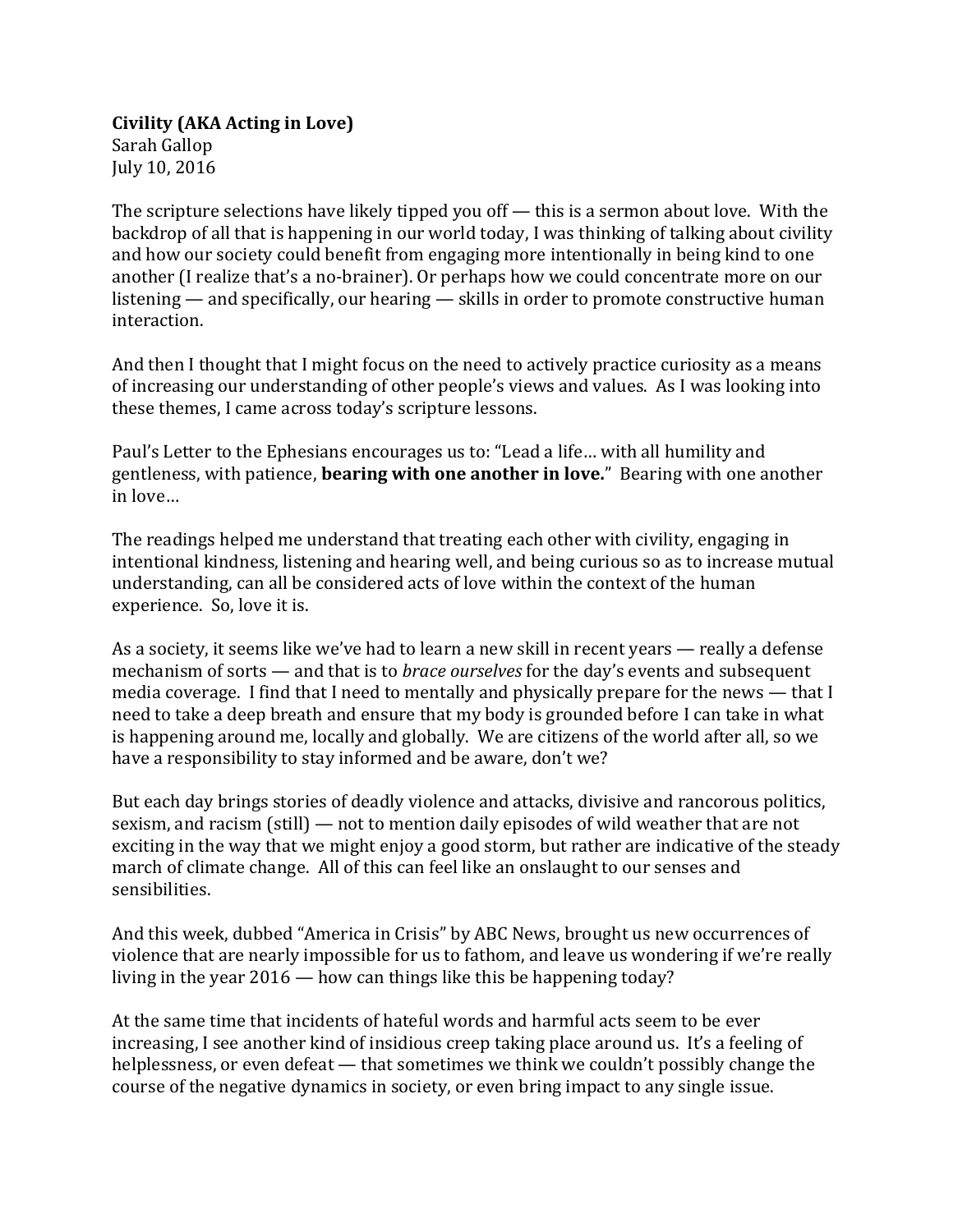The danger of that thinking, of course, is that we could allow ourselves to slide ever so slightly into our own personal spaces of complacency, resigned to a seeming reality that our individual values and deeds are futile against such strong forces.

But, if we allow that inclination to become our reality, I think it would be a great collective mistake. As idealistic as it sounds, perhaps we can work to prevent that potential slide into a defeated sense of complacency and re-awaken our belief in individual and community impact through love. Don't worry; I'm not going to go all Woodstock on you  $\odot$ 

We have talked a lot about love. Thousands of years ago, the word Love was written in the bible over 500 times (depending on which version you read). Today, it's on highway signs, bumper stickers, all over Facebook and Instagram, and people are writing and blogging about it more than ever. One of my favorites is Love is Love is Love. I'm not really sure what it means, but I like saying it.

After the Orlando shooting, President Obama said, "In the face of hate and violence, we will love one another." And after this particularly painful week, he said" this is not who we want to be." I know I should be quoting Jesus, and not the President, in a sermon, but I think that his message is germane here

Because we're not quite sure what else to do, it seems lately we've been engaged in a communal societal plea to return to some fundamental human practices — founded in love — that we used to know better and exercise more freely.

As you know, our church is home to the Neighborhood Cooperative Nursery School which serves 3 to 5 year olds. They lovingly call themselves "A school of families." There's a big sign when you first walk in the doors downstairs that says only three things: Listen. Be Kind. Do your Best. Apparently, this is the school's mantra  $-$  it pops up as a banner on its website, where it also says "Welcome to the Neighborhood" — and so it must serve as a set of foundational principles as the caregivers engage in shaping one of society's most malleable, and therefore most promising, sectors of humanity — preschoolers.

The school's philosophy implies that these are choices —Listen. Be Kind. Do your best and that each child not only has the innate ability to express love in this way, but can also make individual decisions about when and how to employ these God-given skills. How empowering for those young people!

Most of us don't have signs in our houses reminding us to act in love — Listen, Be Kind, and Do your Best — so it's easy for us to get caught up in our own, and the world's troubles, and forget.

A couple Saturday's ago, I had to borrow my neighbor's car to go to the transfer station. I packed up her recycling, trash, and yard waste, along with ours, and headed down with a loaded car. Near the recycling area, I found a spot in one of the busy lanes and made several trips back and forth to the car, and finally was ready to move on to the trash conveyor area. But I couldn't get my neighbor's Toyota Hybrid Highlander to move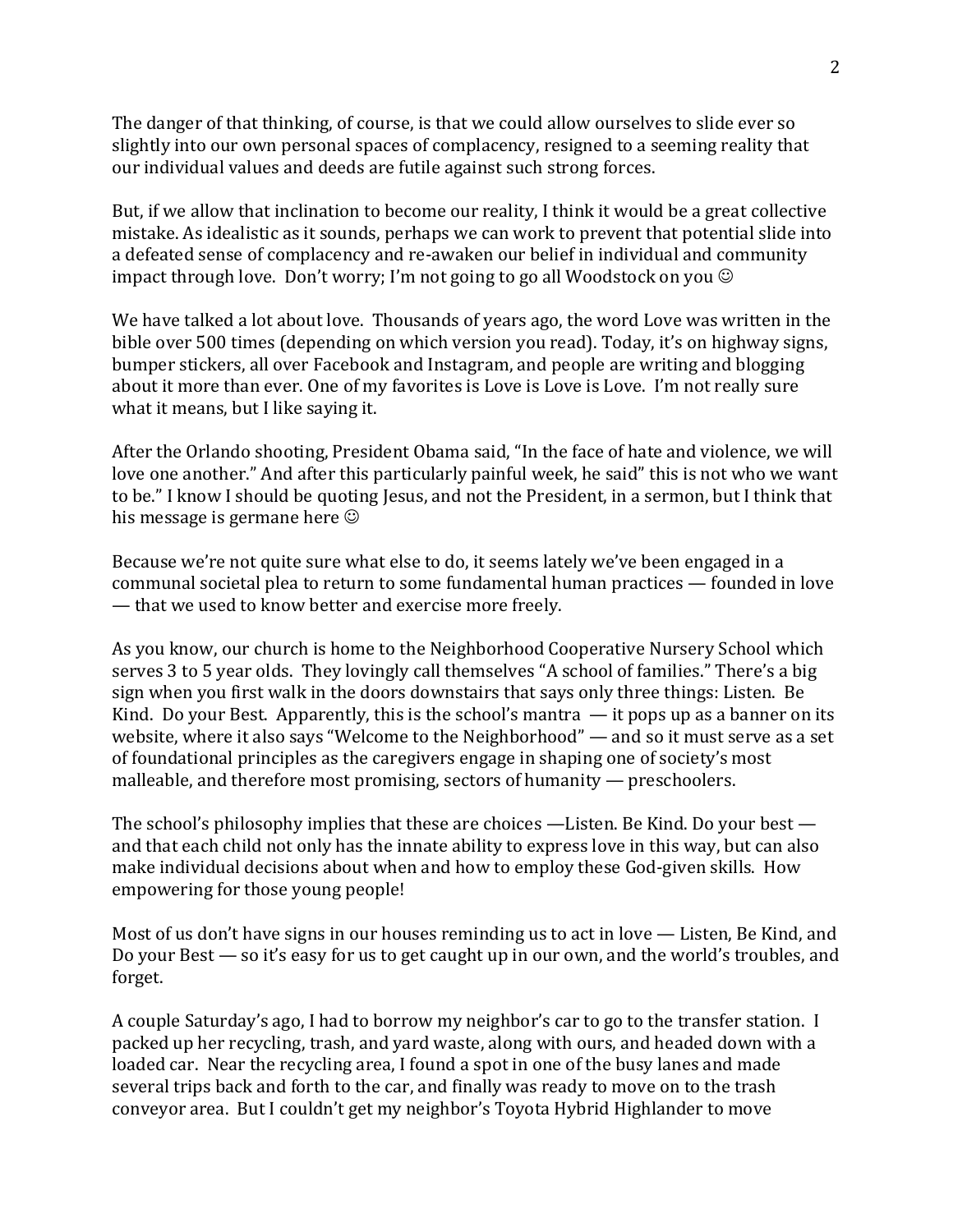forward. We have a Prius, so I know the drill  $-$  got the key, seatbelt, foot on the brake, push the button — and although the car would turn on, it wouldn't drive forward. I tried the whole routine again – nothing.

On my third try, the car behind me started to blare its horn at me. It was crowded and as you know, the general understanding is that you need to keep moving — except that I couldn't. So, after honking, the driver of the car came over to my car and started banging on my window. I put it down and he yelled at me several times "You've boxed me in!" "Get moving!"

I felt certain in that moment that he wasn't doing his best  $\odot$ 

And because I had been thinking about these kinds of things, I said to him "All your honking and yelling won't get either one of us out of here. Maybe you can ask me how you can help me instead?" Although I could see his bewilderment at my response, I went ahead and described my situation. And after he took it in, he jumped right into problem-solving mode.

He put his head right inside my car and we went through it  $-$  got the key, seatbelt, foot on the brake, push the button — he also had a Hybrid. But still no movement. So he had the idea that maybe a door wasn't completely closed, so we got out together and opened and closed all the doors and the trunk, got back inside, his head back in my car, got the key, seatbelt, foot on the brake, push the button, and voila, the car moved. When he stood up, I shook his hand, thanked him very much, and we went on our way.

But something had been absent in that human transaction. The missing element was one of the most basic of human experiences — the feeling of curiosity. Why wasn't he curious about why I was sitting there blocking him in? He seemed to skip over that whole question and jump instead to judgment and anger. Shouldn't his first instinct be to wonder if I was okay? I could have been having a medical emergency. I might have been upset over some news that I just received. Or perhaps I was having car trouble  $\odot$ 

If he had simply come to my window to check in with me, it would have been a different kind of exchange, but he made a choice not to be curious.

Now since he did rise to the occasion and engage with me in my circumstances, we ended up having something of a meaningful interaction, but I thought about it a lot afterwards.

What if we decided that our troubles were so urgent, or that we were so enamored with our own convictions, or that the world was so against us, or that there was so little hope for society's challenges — that engaging in active human curiosity felt only like an added burden? If we decided that, at best I think we would miss out on many of life's unexpected and delightful offerings. But much more tragically, I think we would leave countless opportunities to act in love on the table.